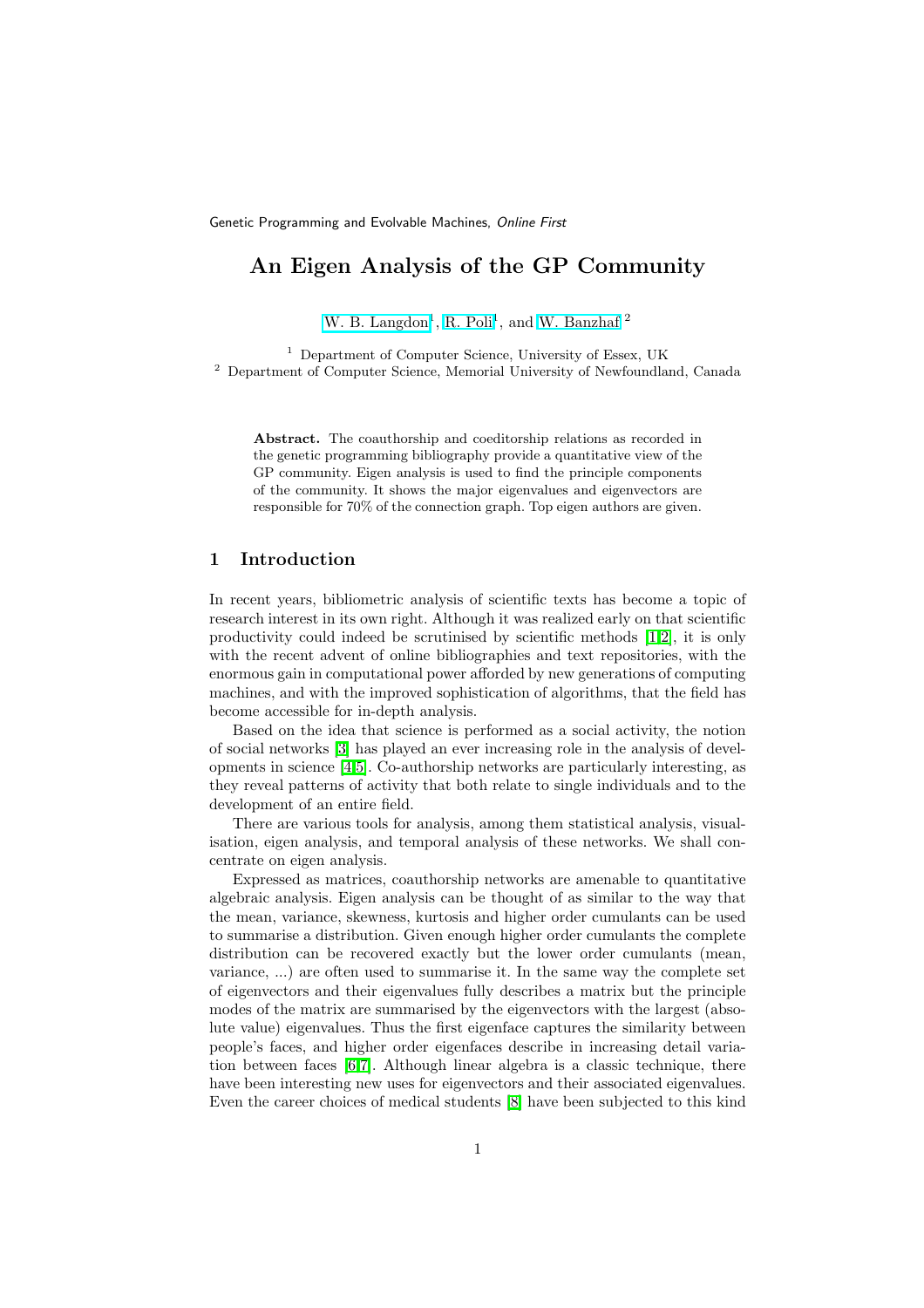of examination. In his wide raging analysis of co-citations of 50 leading medical informaticians [\[9\]](#page-9-8), Andrews includes eigenvectors to capture the variability in his data.

In contrast to that study of co-citations among a small number of established experts we will use eigenvalue analysis of coauthorship on the whole of the genetic programming field as captured by the GP Bibliography http://www.cs.bham. ac.uk/~wbl/biblio/. We use the same version of the GP-bibliography as was recently analysed by Tomassini and colleagues [\[10\]](#page-9-9).

# 2 Co-Authors in the GP Bibliography

As of April 2006, the bibliography contained information on 3 078 GP authors and 4 128 papers, books, proceedings, technical reports etc. (See [\[11\]](#page-9-10) for a recent study of the GP literature.) We concentrate upon the relationships between authors held in the bibliography. In particular we look at the 11 005 links between authors due to two or more people collaborating on writing (or editing) an entry in the bibliography. These links form a co-authorship graph.

As with other fields, the GP field is not fully interconnected by joint publications. I.e. the whole co-authorship graph is not a "small world" network, although Tomassini et al. [\[10\]](#page-9-9) show that in important respects the connected component behaves like a small world network. In restricted domains, like literature studies, it is common for the graph to fall into disconnected parts. This is because the social interactions we look at, joint publications, are sparsely distributed. I.e. no one has published papers with more than a tiny fraction of other people in their field. This is certainly true of genetic programming. However, the data is both available and quantitative. In contrast, the criterion used the original small world study [\[12\]](#page-9-11) was "to be on a first name basis" which is less tangible though there are many such links. Having many links virtually guarantees the graph is connected. A connected graph means the giant component encompasses everyone.

Although it would be possible, with care, to conduct an eigen analysis of the complete coauthorship graph, we shall concentrate on the largest connected component, since it is of the most general interest. This component contains 942 people who are together responsible for 2 144 entries, see Figure [1.](#page-2-0) We used Graphviz' neato to layout the graph. Neato uses the Kamada-Kawai algorithm to search for the layout which least stretches or compresses the links between nodes. To reduce clutter only links between the first author and the others are shown, however neato treats all links as if they were the same length.

We construct a  $942 \times 942$  symmetric integer matrix C. Where  $C_{ij} = C_{ji}$  is the number of GP entries linking author  $i$  with author  $j$  and  $C_{ii}$  is the total number of GP entries by author i. As expected, even in the largest connected component, most GP authors have not collaborated with most others, hence the elements of C are mostly zero, see Figures [2](#page-3-0) and [3.](#page-4-0)

Since C does not contain complex numbers and is symmetric, its eigenvalues and eigenvectors are also not complex. Positive eigenvalues correspond to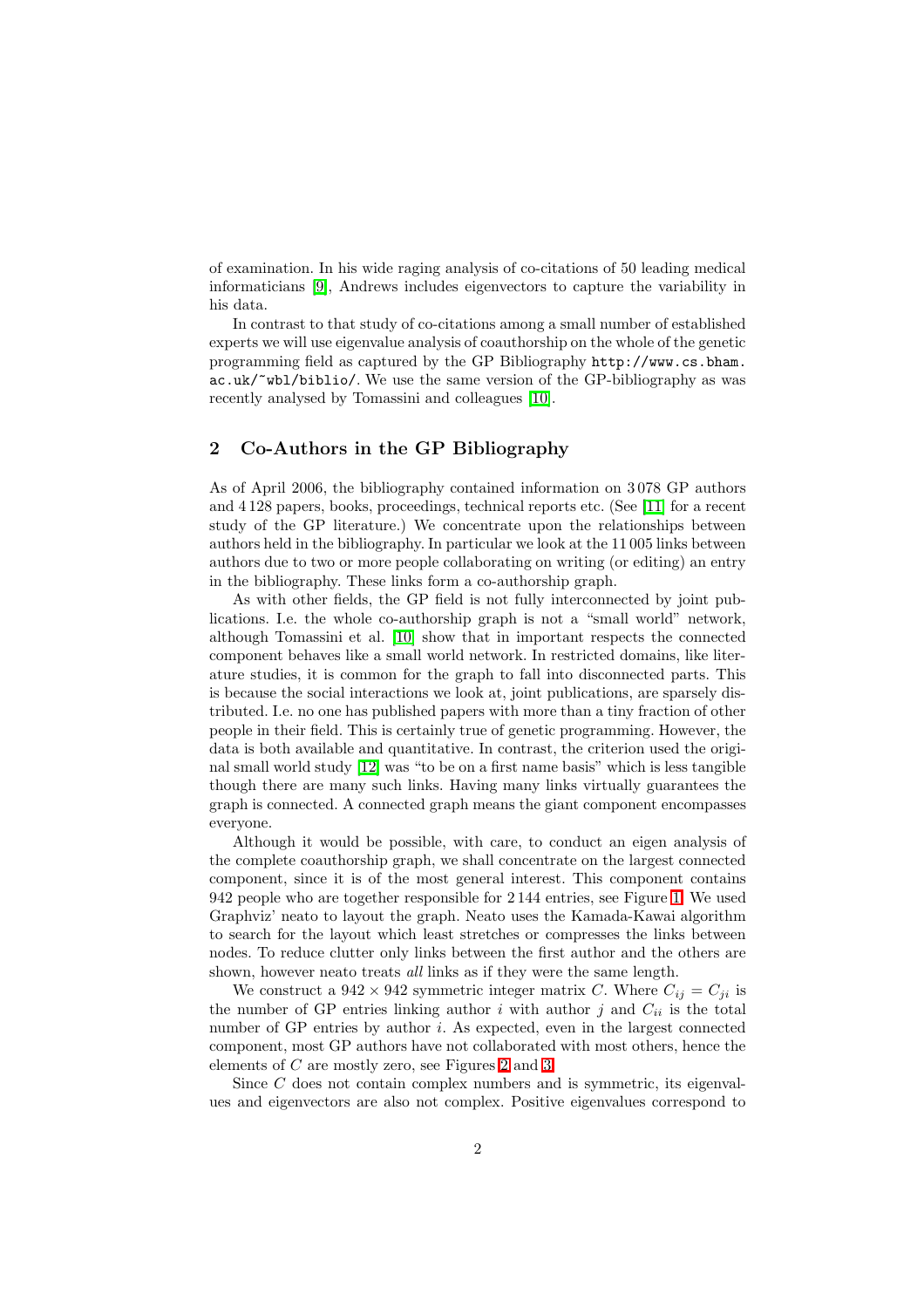

<span id="page-2-0"></span>Fig. 1. 942 people who have written one or more GP entries together. The area of circles is proportional to total number of entries in the GP bibliography. Lines indicate coauthorships. The largest components of the first 43 eigenvectors are coloured (using the same colours as in Table [1\)](#page-6-0).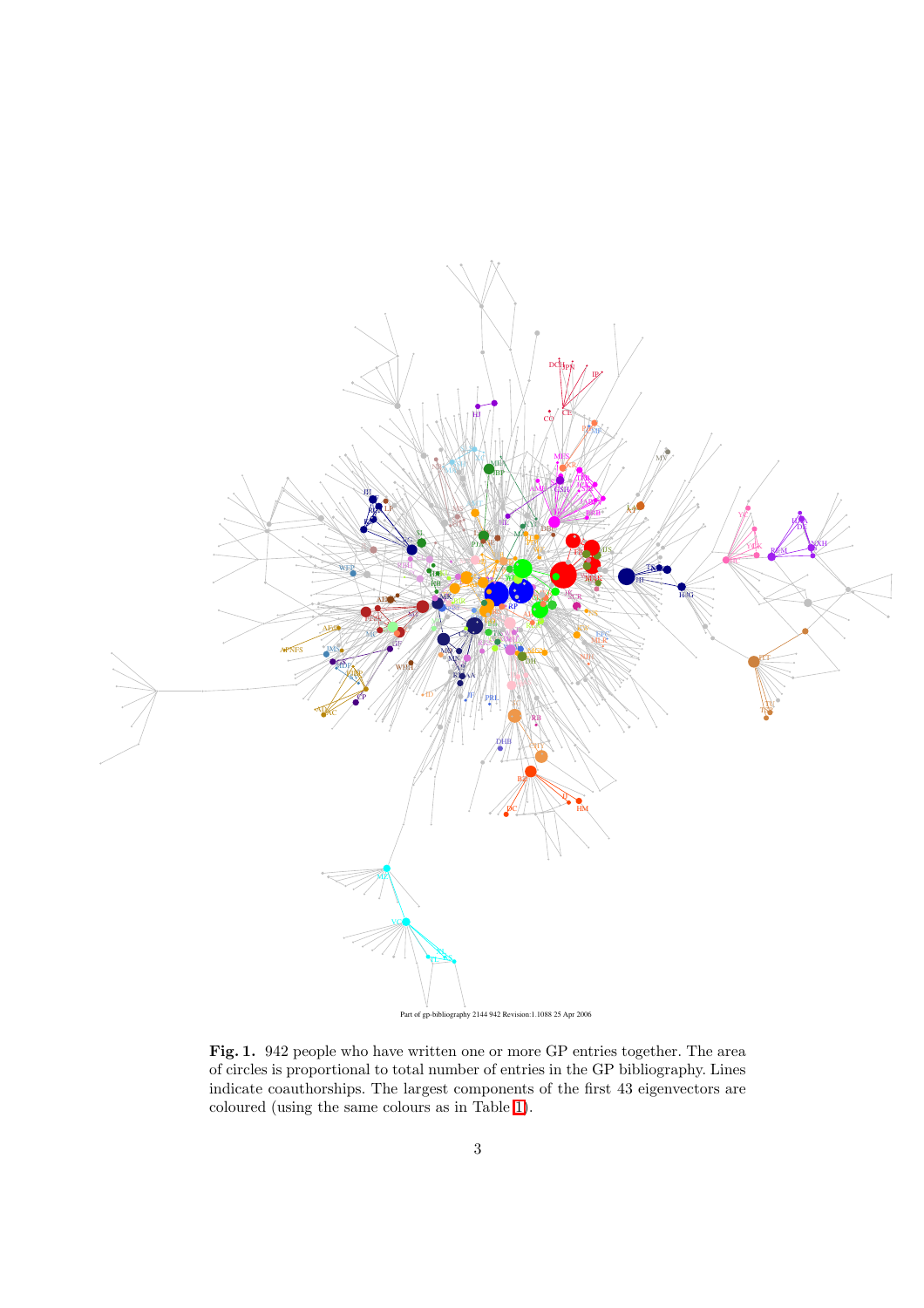

<span id="page-3-0"></span>Fig. 2. Connectivity of giant component of the GP-bib connectivity matrix C. Squares on the diagonal are cliques formed by entries with a large number of coauthors, e.g. GECCO 2005 and GECCO 2003.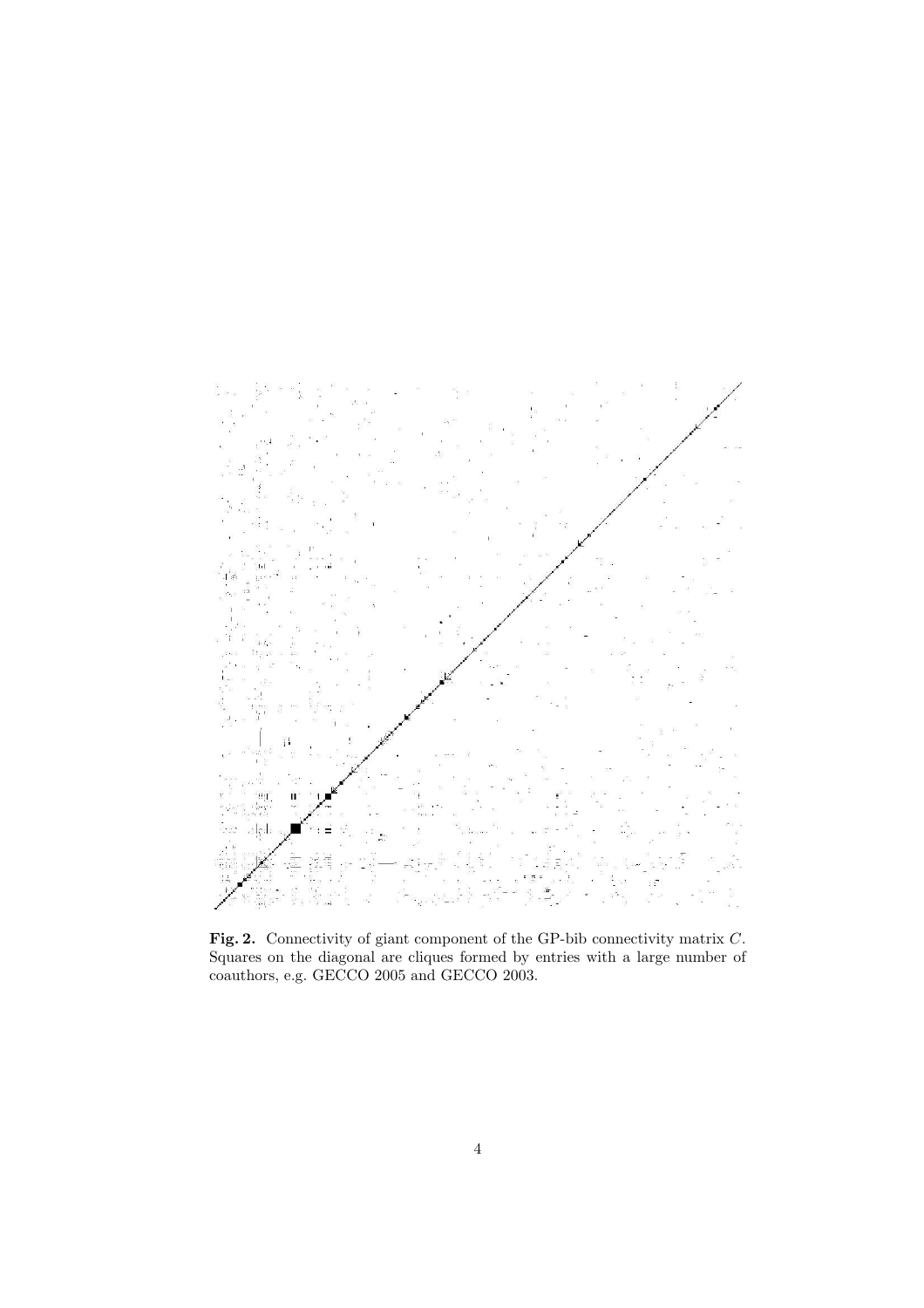Number of entries



<span id="page-4-0"></span>Fig. 3. Number of coauthored / coedited GP papers in the giant connected component of the GP-bib by coauthor pairings, cf. Figure [2.](#page-3-0) Prolific pairings are annotated with the coauthors' initials. To avoid clutter, only collaborations are shown, i.e. the diagonal and the lower part of  $C$  are not plotted.

clusters in the graph (non-zero blocks near the matrix diagonal) whilst negative eigenvalues correspond to partitioning the graph (off-diagonal blocks). The 942 eigenvalues of  $C$  are plotted in reverse order in Figure [4.](#page-5-0) I.e. smallest eigenvalue on the right. 223 eigenvalues are within rounding error of zero. A further 264 are between zero and 1.0. I.e. half (487) of the eigenvalues are 1.0 or less. Figure [4](#page-5-0) (solid line) shows the size of the eigen values grows rapidly. Indeed it (dashed line) suggests a power law relationship between size and rank.

Note the eigenvalues and eigenvectors form an orthonormal basis from which it is possible to exactly reconstruct the original matrix. The absolute magnitude of the eigenvalues gives the relative importance of each eigenvector. That is, it is possible to approximate the original matrix by ignoring eigenvectors whose eigenvalue is near zero. Another way of looking at this is to say that the large eigenvalue/eigenvectors pairs provide a lossy way to compress the matrix or capture its essence. As more eigenvectors are used the reconstruction becomes more accurate. Improvements can be either up or down. Positive eigenvector/eigenvalues increase matrix values whilst negative eigenvector/eigenvalues reduce them. We will come across reductions in Section [3.](#page-5-1)

Figure [4](#page-5-0) shows the size of eigenvalues falls rapidly. We imposed a cut off on the distribution and chose to study in detail the largest 43 eigenvalues and their eigenvectors. (I.e. leaving out the smaller 900 or so eigen components). Figure [5](#page-5-2) shows the error in the matrix reconstructed from its eigen components falls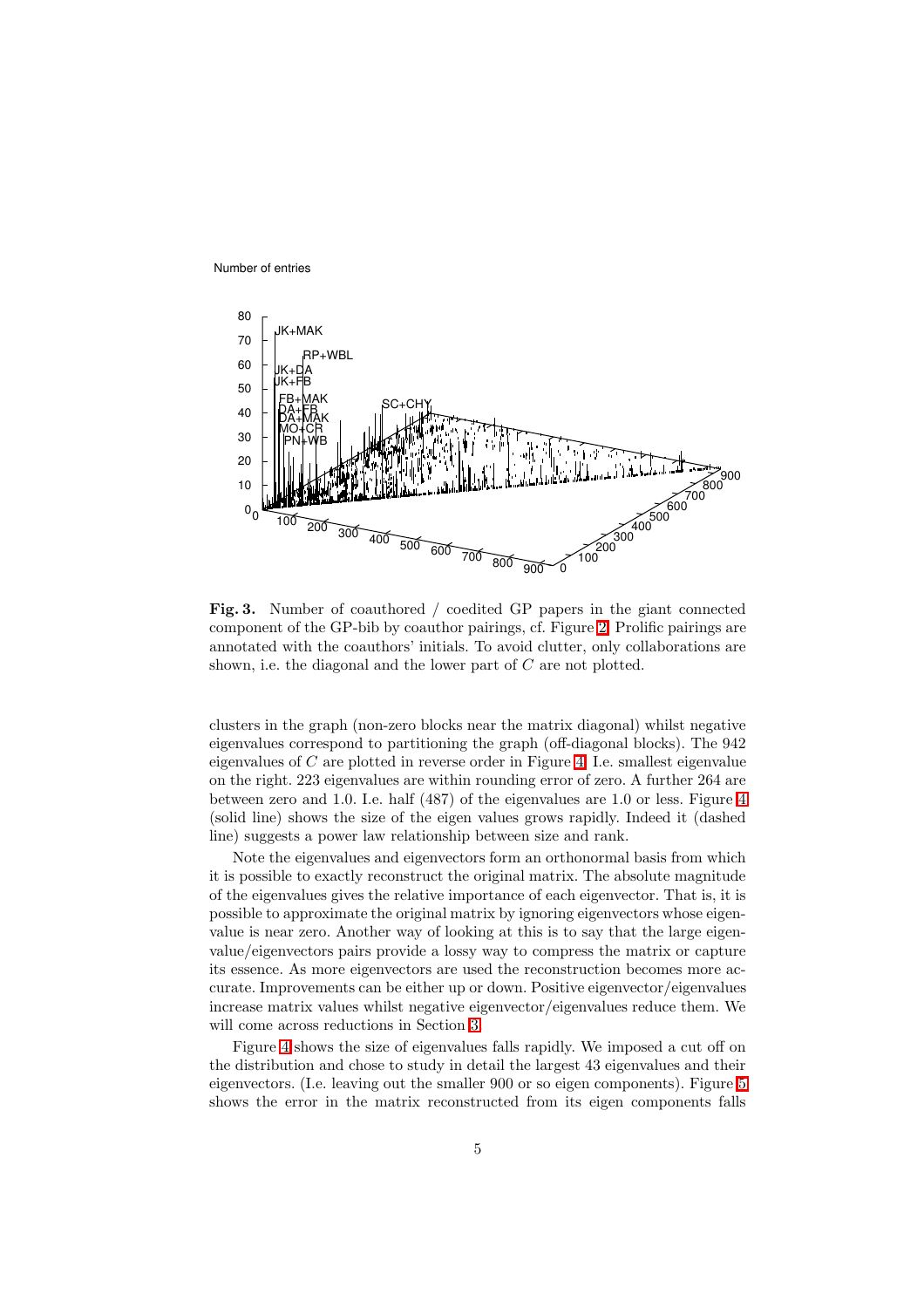

<span id="page-5-2"></span><span id="page-5-0"></span>Fig. 4. 942 Eigen values of the GP-bib Fig. 5. Accuracy of reconstructed giconnectivity matrix C. ant component of GP coauthor graph.

exponentially (dotted line) as more components are used. With 43 eigenvectors 70% of the graph can be reconstructed and a 100% accurate reconstruction needs only 602 eigenvectors.

Remember the 942 eigenvectors form an orthonormal set. I.e. each is at right angles to the others by construction. Therefore, the elements of each eigenvector can be either positive or negative. For convenience they are normalised to be of unit length. We consider the largest (absolute) components of each of the 43 vectors so that together they account for 90% of the vectors' length. The number of components needed depends upon the vector and varies from 1 to 209. (From 2 to 60 in those corresponding to the 43 largest eigenvectors.) These are listed in Table [1.](#page-6-0)

Since Table [1](#page-6-0) holds more than 90% of the data from the eigenvectors with the largest eigenvalues, we can say it captures the essential data from the connected component of the genetic programming bibliography. Of course this does not mean we could reconstruct the bibliography, or even the coauthor graph, from it. It does not contain fine enough detail for that. However, it does provide a summary of the coauthor relationships within genetic programming.

## <span id="page-5-1"></span>3 Analysis of Eigenvectors

Table [1](#page-6-0) contains eigenvectors sorted by order of their eigenvalue (first column). Each vector contains 942 elements, one per author. In Table [1](#page-6-0) these are sorted by their absolute magnitude and only the name of the element and the values of the larger elements are given. Column 2 gives the number of elements displayed which, as described above, is the smallest number of elements needed to convey 90% of the eigenvector.

The first two eigenvectors are easy to interpret, cf. Figure [6.](#page-7-0) All their large elements are positive and there are few of them. They summarise parts of the coauthor graph whose nodes (authors) do indeed collaborate and have many joint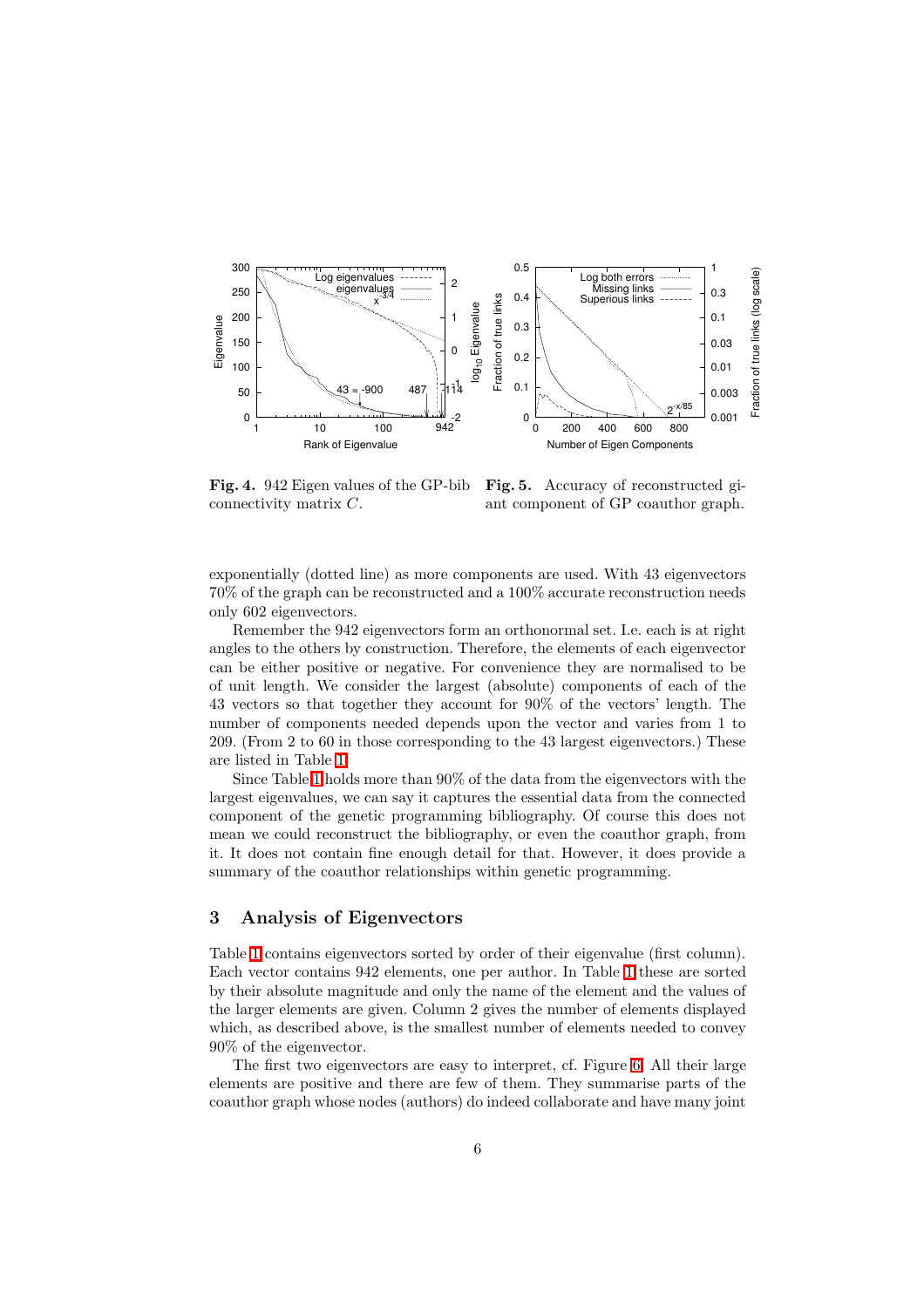- 
- 
- 284.55 4 John Koza 0.77, MAK 0.41, FB 0.33, DA 0.32<br>224.57 2 Riccardo Poli 0.73, WBL 0.66<br>128.08 5 Wolfgang Banzhaf 0.77, PN 0.54, FDF 0.18, RP -0.17, Markus Brameier 0.11<br>107.20 8 Conor Ryan -0.80, MO -0.46, MK -0.17, WBL
- 
- 
- 
- 
- 84.36 4 Hitoshi Iba 0.94, HdG 0.18, TS 0.16, NIN 0.16<br>
81.83 5 Erik Goodman 0.55, JH 0.47, KS 0.42, RCR 0.39, ZF 0.36<br>
79.71 5 Marco Tomassini 0.71, LV 0.48, FFdV 0.41, Philippe Collard 0.17, MC 0.15<br>
68.11
- 
- 65.51 25 Peter Nordin 0.68, WB −0.49, KW 0.19, DA −0.17, JK 0.16, FB −0.16, MGN 0.15, JAF −0.14, UO −0.11, JFM −0.10, TS −0.10, Markus Brameier −0.09, PD −0.09, FDF 0.07, MAK −0.06, EL 0.06, EC −0.06, NS 0.06, REK −0.06, WK −0.06, KD −0.05, HB −0.05, AMT −0.05, DD −0.05, LS −0.04 60.22 32 Una-May O'Reilly −0.48, JAF −0.38, JFM −0.38, TS −0.27, PN −0.20, WB 0.19, EC −0.18, HB −0.15, KD −0.14, DD −0.14, GK −0.13, RR −0.12, ACS −0.12, Mitchell A Potter −0.12, JW −0.12, RKS −0.12, Mark Harman −0.10, SWW −0.10, LD −0.10, KAD −0.10, Natasa Jonoska −0.10, FO −0.10, LS −0.10, TY −0.09, AMT −0.07, KW −0.06, RBH −0.06, MH −0.06, EB −0.06, WBL 0.05, MGN −0.05, DEG −0.05 54.07 10 Jason M Daida 0.84, JFV 0.24, TFB 0.24, SAS 0.19, SJR 0.18, RRB 0.16, JAP2 0.12, AMH 0.09, JCK 0.07, MES 0.07
- 
- 52.70 6 Maarten Keijzer 0.72, VB 0.58, LS 0.20, CR  $-0.16$ , MC 0.12, JFM  $-0.11$ , JFM  $-0.12$ , MAK  $-0.12$ , DS 0.21 8 Lee Spector 0.83, SL 0.21, MK  $-0.16$ , HJB 0.16, VB  $-0.15$ , HB 0.14, JY  $-0.12$ , MAK  $-0.12$ , DA 0.12,
- 45.52 10 Jordan B Pollack 0.70, GSH 0.37, JFM −0.29, Pablo J Funes 0.24, PJA 0.21, TS 0.20, HL 0.19, HJ 0.17,
- **14.81 22 Terence Soule -0.53**, JFM 0.45, JAF -0.42, JBP 0.31, TY 0.24, GSH 0.17, RBH -0.14, UO 0.11, Pablo<br>
J Funes 0.11, PJA 0.10, LS -0.09, KI -0.09, HJ 0.08, CDC 0.07, PT 0.06, TCF 0.06, HL 0.06, GK 0.05,<br>
EB 0.05, BI
- 
- 
- 42.62 20 Thomas D Haynes 0.55, UO −0.53, JFM 0.33, SS 0.26, RLW 0.19, FO −0.18, JAF 0.15, DAS 0.14, TS 0.12, TY −0.10, MS 0.10, JBP 0.09, LS 0.09, MH −0.09, EL 0.08, DEG −0.07, PC 0.07, RLR −0.06, EB 0.06,
- 
- 
- 41.50 4 Daniel Howard 0.73, SCR 0.62, MO  $-0.17$ , RB 0.10<br>41.10 5 R I (Bob) McKay  $-0.68$ , NXH  $-0.45$ , DE  $-0.43$ , YS  $-0.23$ , HAA  $-0.22$ <br>40.29 15 Marc Schenauer 0.63, EL 0.44, PC 0.42, JL 0.25, Frederic Raynal 0.16, JF
- 

- 
- 35.16 & Hong-Qing Cao -0.59, LK -0.58, YC -0.34, Jingxian Yu -0.33, HdG -0.13, YC -0.10, NXH 0.10, RI(M 0.10<br>31.73 4 Giandomenico Spezzano -0.58, GF -0.56, CP -0.54, GFN 0.18<br>31.64 13 Michael O'Neill 0.71, CR -0.41, AB 0.
- 
- AMT -0.05<br>29.97 11 Francisco Fernandez de Vega 0.55, Philippe Collard -0.46, MC -0.41, LV -0.31, JMS 0.30, GS 0.14, GF 0.13,<br>29.27 13 Peter John Angeline -0.88, GSH 0.21, SV -0.11, MDP -0.10, WFP 0.09<br>29.27 13 Peter John A
- 28.25 20 Andrew M Tyrrell −0.81, MAL −0.34, SLS −0.29, SMG −0.10, JAF 0.09, XC −0.08, GSH −0.08, PJA −0.08, RKS 0.08, Rodney Fry −0.07, RR 0.07, Mitchell A Potter 0.07, ACS 0.07, JW 0.07, Heng Liu −0.06, Mark
- Harman 0.06, LD 0.06, SW 0.06, Natasa Jonoska 0.06, KAD 0.06, KAD 0.06, NAS 0.16, LP 0.14, SMG 0.14, EC -0.14,<br>
27.52 39 Justinian Rosca 0.63, SL 0.35, DHB 0.26, JFM 0.23, TS 0.18, MJS 0.16, LP 0.14, SMG 0.14, EC -0.14,<br>
- 
- 
- 27.32 13 Matthew J Streeter 0.62, MAK 0.40, FB -0.29, W -0.29, JY -0.26, SL -0.26, JR -0.19, OS -0.14,<br>
27.12 60 Nicholas Freitag McPhee 0.43, JR -0.34, JFM 0.26, JER 0.21, TS 0.21, MJS -0.19, UO 0.17, PJA -0.16,<br>
EC -0.1
- 
- 
- 23.51 14 Ernesto Costa −0.57, Penousal Machado −0.42, AC −0.42, FJBP −0.31, MS −0.17, AFdS −0.16, Jorge Tavares −0.16, JL 0.16, APNFS −0.15, EL 0.12, Sara Silva −0.09, PC 0.09, AD −0.08, VB 0.08

<span id="page-6-0"></span>Table 1. The largest 43 of the 942 eigenvalues of the largest connected component of the GP coauthorship graph. Eigenvalue, followed by the smallest number of components of the corresponding eigenvector which account for 90% of the vectors length, followed by the those components. Initials used to save space.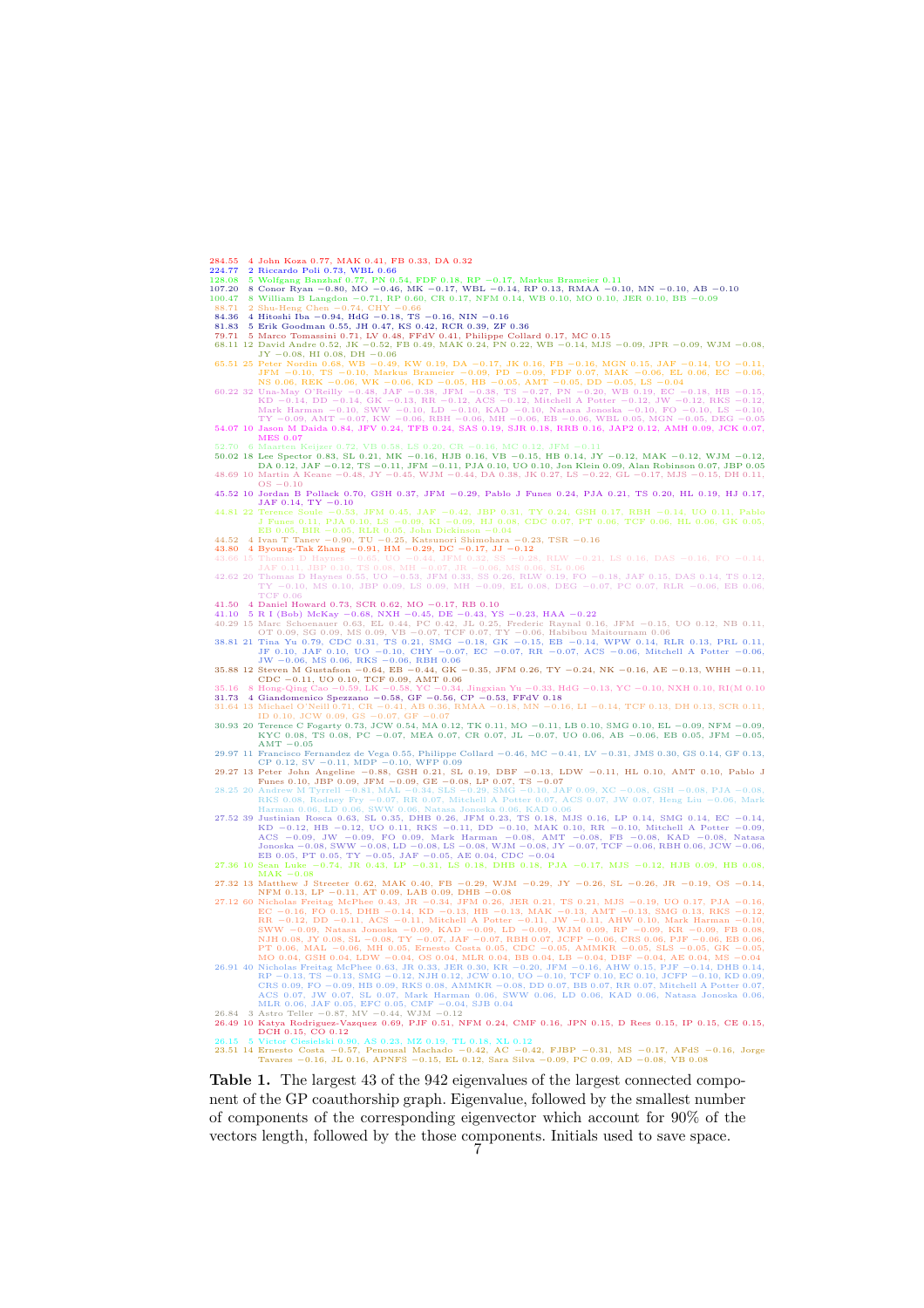

<span id="page-7-0"></span>Fig. 6. Picture of first (left) second (center) and third (right) eigen components. To reduce clutter links with fewer than ten papers are not shown. Yellow indicates reduction in link strength.

publications. However these provide only a summary of the interactions in both groups, as over time collaborative links might have been both strengthened and weakened. A single eigenvector cannot capture all of this information. Instead, as we shall see later, other eigenvectors strengthen and weaken links established earlier, so that the collaborations are represented with greater precision.

If we start at the top of Table [1](#page-6-0) we can reconstruct our field in increasing detail. Each time we consider a new eigenvalue/eigenvector pair the resolution is improved.

The third eigenvector (Figure [6\)](#page-7-0) has four positive elements, corresponding to four collaborators but also a negative element  $(RP - 0.17)$ . The negative element does not mean that this author does not collaborate with the others. When we add the third eigenvector, we add four nodes (and up to 28 new links) but by the time of the third eigenvector there is overlap with the two larger eigen components. The negative value indicates the third eigenvector represents a tight group of four collaborators and that the collaborative links with one of the existing nodes in the reconstructed network must be weakened.

The fourth eigen component, is an example where most of the eigenvector's large components are negative. However there is one element (RP 0.13) with a large positive value, indicating that the overlap between this group of co-authors and the existing graph must be reduced for this element, rather than increased.

Most of the large elements of the fifth eigenvalue are positive whilst the largest is negative. Perhaps this can be thought of best, not as collaborators of the first author (WBL  $-0.71$ ) but of the second (RP  $0.60$ ), where, again, the sign reversal indicates not that these two coauthors do not collaborate but that the links already established by the second eigenvector must be adjusted. Note one author (BB -0.09) has not collaborated with the second author but with the first and so his eigenvector element has the same sign as the first author and the opposite of the second.

The next four eigenvalues all have large elements of the same sign. Each represents an important collaboration in our field.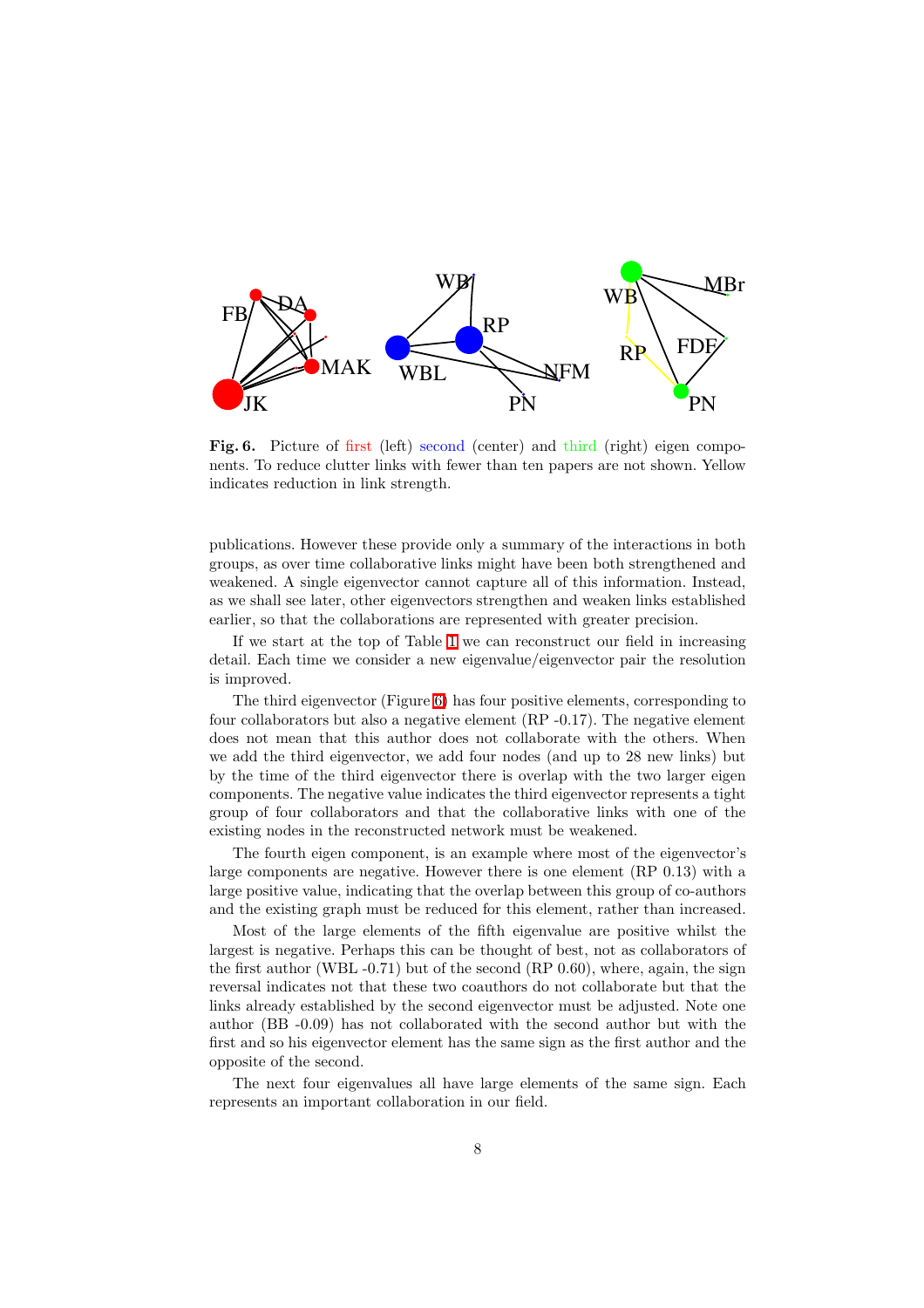The tenth eigenvector (David Andre) is again of mixed sign and represents an important readjustment of the collaborative links. Most of the large elements represent adjustments to links between John Koza's coauthors and the addition of five of his coauthors who were not among the major component of the first eigenvector. Secondly, elements PN 0.22, WB -0.14 and HI -.08 adjust links between coauthors in the third and seventh eigenvectors.

The eleventh eigenvector (Peter Nordin) can be thought of as similar to the fifth. It, too, contains a mixture of positive (PN) and negative (WB) values. The positive elements creating links between PN and important collaborators, whilst the negative ones mostly create new links for WB. While others appear to be making modest adjustments to existing members of the graph. Note some links are established by collaborations on coediting conference proceedings.

The twelfth eigenvector is the first one to contain many large elements (32). Many of these (which are all of the same sign) represent collaborative links established by Una-May O'Reilly through coediting Advances in Genetic Programming, EuroGP, GECCO and Genetic Programming Theory and Practice. Others represent collaborations on papers.

The next eigenvector has all positive large elements and introduces Jason Daida and his collaborators. The fourteenth summarises the collaborations of Maarten Keijzer (note the data are prior to the publication of GECCO 2006, which he editted). However, two opposite sign elements ( $CR -0.16$  and JFM  $-0.11$ ) again indicate adjustment to existing links. The fifteenth eigenvector also contains many large elements (18). These are mostly the collaborators of Lee Spector. Again elements with the opposite sign suggest adjustment to the existing network (particularly for John Koza's coauthors and those introduced by the previous eigenvector). While one element (JBP 0.05) represents the addition of a coauthor of a coeditor (PJA 0.10) of Lee.

Ten of the remaining 28 large eigen components have relatively few large elements and these are mostly of the same sign. They can be thought of as mostly describing an important group of collaborating authors. Other eigenvectors tend to have more large components with more evenly matched number of positive and negative elements. While they introduce new authors they also play an important role in adjusting strengths of existing links.

The two eigenvectors for Tom Hayes have similar eigenvalues ( $\approx 43$ ) and are relatively diffuse (15 and 20 major elements) but 12 authors play major roles in both. Again positive and negative values appear, indicating these two eigen components play an important role in recording the asymmetry in the graph. Similarly the pair of eigenvectors for Nick McPhee (60 and 40 components) both have eigenvalues of about 27 and have 35 coauthors in common. The mix of signs indicates the formation of clusters with strong links within a cluster but no or weak links between strong centres.

## 4 Conclusions

Graphical tools, like neato, provide a valuable way to represent the coauthor links within the genetic programming bibliography. However, with large networks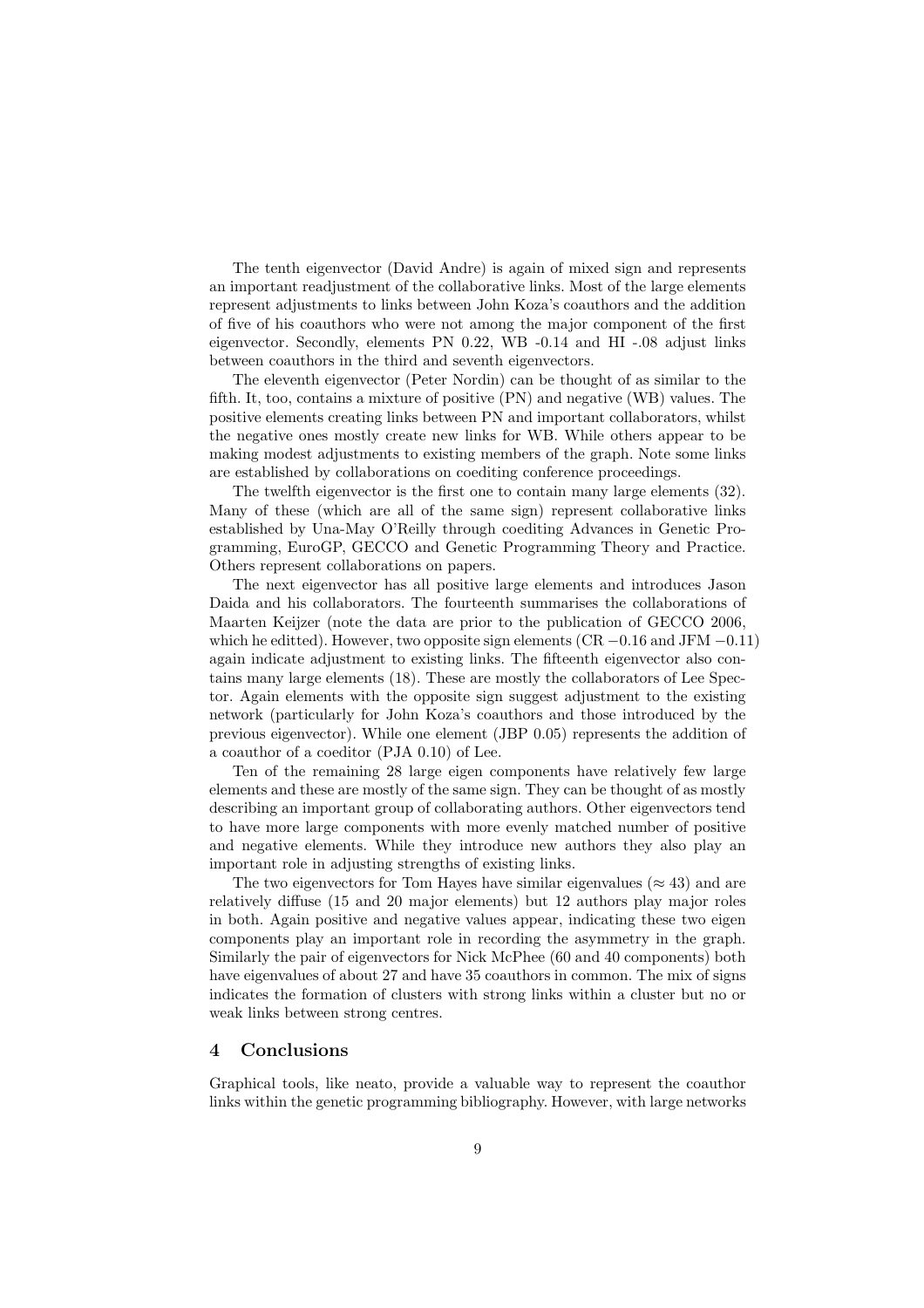like this, one is rapidly swamped by details and it is difficult to annotate them meaningfully. Eigen analysis provides a ready way to extract quantitative signals from the data in a significant order.

As one studies Table [1](#page-6-0) from the top, one quickly moves from anticipated relationships to surprises. These where discussed in Section [3.](#page-5-1)

Acknowledgements We are greatful for free use of neato ([www.graphviz.org](file:www.graphviz.org)) and Octave ([www.octave.org](file:www.octave.org)).

#### <span id="page-9-0"></span>References

- 1. A. J. Lotka. The frequency distribution of scientific productivity. Journal of the Washington Academy of Sciences, 16(12):317–323, 1926.
- <span id="page-9-1"></span>2. W. Shockley. On the statistics of individual variations of productivity in research laboratories. Proceedings of the Institute of Radio Engineers, 45:279–290, March 1957.
- <span id="page-9-2"></span>3. S. Wassermann and K. Faust. Social Network Analysis: Methods and Applications. Cambridge University Press, 1994.
- <span id="page-9-3"></span>4. M. E. J. Newman. The structure of scientific collaboration networks. Proceedings of the National Academy of Sciences, 98(2):404–409, 2001.
- <span id="page-9-4"></span>5. M. E. J. Newman. Coauthorship networks and patterns of scientific collaboration. The National Academy of Sciences (USA), 101, Suppl 1:5200–5205, 2004.
- <span id="page-9-5"></span>6. M. Turk and A. Pentland. Eigenfaces for recognition. Journal of Cognitive Neuroscience, 3(1):71–86, Winter 1991.
- <span id="page-9-6"></span>7. B. F. Buxton and M. B. Dias. Implicit, view invariant, linear flexible shape modelling. Pattern Recognition Letters, 26(4):433–447, March 2005.
- <span id="page-9-7"></span>8. W. W. Sherrill. MD/MBA students: An analysis of medical student career choice. Medical Education Online, 9, 2004.
- <span id="page-9-8"></span>9. J. E. Andrews. An author co-citation analysis of medical informatics. Journal of the Medical Library Association, 91(1):47–56, January 2003.
- <span id="page-9-9"></span>10. M. Tomassini, L. Luthi, M. Giacobini, and W. B. Langdon. The structure of the genetic programming collaboration network. Genetic Programming and Evolvable Machines, 8(1):97–103, March 2007.
- <span id="page-9-10"></span>11. W. B. Langdon and S. Gustafson. Genetic programming and evolvable machines: Five years of reviews. Genetic Programming and Evolvable Machines, 6(2):221–228, June 2005.
- <span id="page-9-11"></span>12. S. Milgram. The small-world problem. Psychology Today, 1(1):60–67, May 1967.